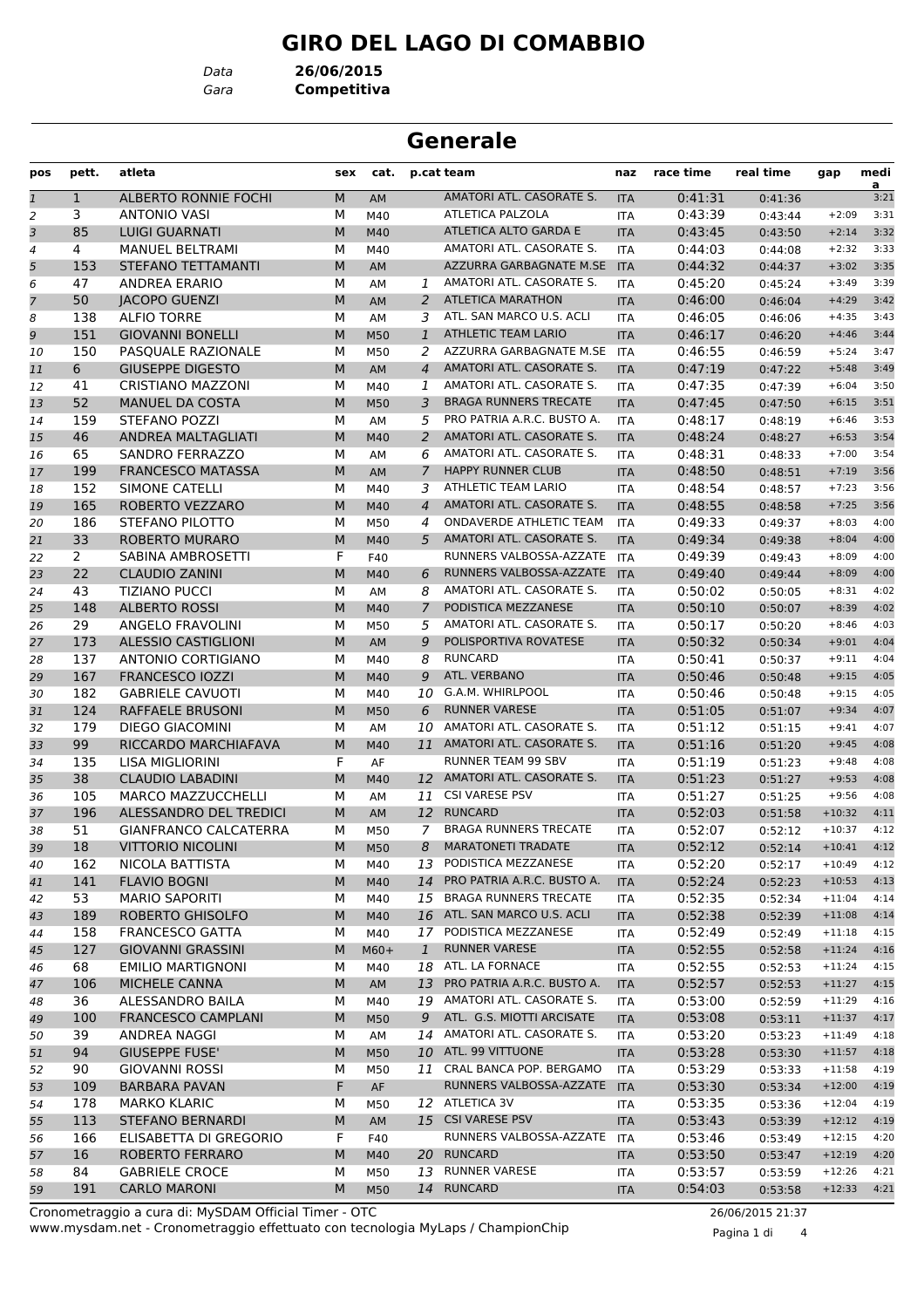## **Generale**

| pos        | pett.          | atleta                                          | sex    | cat.             |                | p.cat team                                            | naz                      | race time          | real time          | gap                  | medi<br>a    |
|------------|----------------|-------------------------------------------------|--------|------------------|----------------|-------------------------------------------------------|--------------------------|--------------------|--------------------|----------------------|--------------|
| 60         | $\overline{7}$ | <b>FABIO GIUDICI</b>                            | M      | M50              | 15             | AMATORI ATL. CASORATE S.                              | <b>ITA</b>               | 0:54:05            | 0:54:06            | $+12:34$             | 4:21         |
| 61         | 174            | ALBERTO MAZZALLOVO                              | М      | AM               | 16             | <b>CSI</b>                                            | <b>ITA</b>               | 0:54:18            | 0:54:20            | $+12:48$             | 4:22         |
| 62         | 92             | <b>DIEGO VALCESCHINI</b>                        | M      | M40              | 21             | POLISPORTIVA SALUS                                    | <b>ITA</b>               | 0:54:20            | 0:54:22            | $+12:49$             | 4:23         |
| 63         | 145            | <b>MATTEO BREGANI</b>                           | М      | AM               | 17             | <b>CSI VARESE PSV</b>                                 | <b>ITA</b>               | 0:54:24            | 0:54:25            | $+12:53$             | 4:23         |
| 64         | 169            | <b>ROBERTO CANTONI</b>                          | M      | M50              | 16             | ATL. G.S. MIOTTI ARCISATE                             | <b>ITA</b>               | 0:54:28            | 0:54:25            | $+12:57$             | 4:23         |
| 65         | 123            | <b>GIOVANNI BOSSI</b>                           | М      | $M60+$           | 2              | <b>RUNNER VARESE</b>                                  | <b>ITA</b>               | 0:54:28            | 0:54:30            | $+12:58$             | 4:23         |
| 66         | 67             | <b>GIANNI GIURA</b>                             | M      | M40              | 22             | ATL. LA FORNACE                                       | <b>ITA</b>               | 0:54:34            | 0:54:32            | $+13:03$             | 4:23         |
| 67         | 42             | <b>MASSIMILIANO GIARDINI</b>                    | M      | M40              |                | 23 AMATORI ATL. CASORATE S.                           | <b>ITA</b>               | 0:54:38            | 0:54:40            | $+13:07$             | 4:24         |
| 68         | 37             | <b>LOREDANA STROZZI</b>                         | F.     | F40              |                | AMATORI ATL. CASORATE S.                              | <b>ITA</b>               | 0:54:44            | 0:54:46            | $+13:13$             | 4:24         |
| 69         | 195            | <b>CELESTINO MEDURI</b>                         | М      | M40              | 24             | <b>ATLETICA 3V</b>                                    | <b>ITA</b>               | 0:54:44            | 0:54:34            | $+13:14$             | 4:24         |
| 70         | 192            | <b>MATTEO FERRARIO</b>                          | M      | M40              | 25             | <b>RUNNER VARESE</b>                                  | <b>ITA</b>               | 0:54:52            | 0:54:46            | $+13:21$             | 4:24         |
| 71         | 184            | <b>EDOARDO ROMANI</b>                           | М      | $M60+$           | 3              | RUNNERS VALBOSSA-AZZATE<br>PRO PATRIA A.R.C. BUSTO A. | <b>ITA</b>               | 0:54:54            | 0:54:53            | $+13:24$             | 4:25<br>4:25 |
| 72         | 61<br>32       | <b>LUCA MASSARO</b><br><b>GRAZIADEI CAZZANI</b> | M<br>М | AM               | 18             | 17 AMATORI ATL. CASORATE S.                           | <b>ITA</b>               | 0:54:55<br>0:54:56 | 0:54:50            | $+13:25$             | 4:25         |
| 73         | 48             | <b>DANIELE BOVO</b>                             | M      | M50<br><b>AM</b> | 19             | AMATORI ATL. CASORATE S.                              | <b>ITA</b><br><b>ITA</b> | 0:54:57            | 0:54:56            | $+13:25$<br>$+13:27$ | 4:26         |
| 74<br>75   | 114            | <b>FABIO FANCHINI</b>                           | М      | M40              | 26             | PODISTI VALLE OLONA                                   | <b>ITA</b>               | 0:55:01            | 0:55:01<br>0:54:58 | $+13:30$             | 4:25         |
| 76         | 170            | <b>MARCO GIUSEPPE LEGGIERI</b>                  | M      | M40              | 27             | CSI                                                   | <b>ITA</b>               | 0:55:06            | 0:55:02            | $+13:35$             | 4:26         |
| 77         | 129            | <b>LUCA MERLIN</b>                              | М      | M40              | 28             | <b>RUNNER VARESE</b>                                  | <b>ITA</b>               | 0:55:10            | 0:55:06            | $+13:40$             | 4:26         |
| 78         | 164            | <b>FRANCESCO VINCIPROVA</b>                     | M      | M40              | 29             | AMATORI ATL. CASORATE S.                              | <b>ITA</b>               | 0:55:11            | 0:55:14            | $+13:41$             | 4:27         |
| 79         | 44             | <b>FRANCESCA BARONE</b>                         | F      | F50              | 1              | AMATORI ATL. CASORATE S.                              | <b>ITA</b>               | 0:55:12            | 0:55:16            | $+13:41$             | 4:27         |
| 80         | 180            | <b>LORENZO MORONI</b>                           | M      | $M60+$           | $\overline{4}$ | PODISTICA MEZZANESE                                   | <b>ITA</b>               | 0:55:13            | 0:55:13            | $+13:42$             | 4:27         |
| 81         | 81             | <b>GIANFRANCO CRIVELLARO</b>                    | М      | $M60+$           | 5              | AMATORI ATL. CASORATE S.                              | <b>ITA</b>               | 0:55:15            | 0:55:14            | $+13:44$             | 4:27         |
| 82         | 8              | <b>MARCO BERTRANDO</b>                          | M      | AM               | 20             | AMATORI ATL. CASORATE S.                              | <b>ITA</b>               | 0:55:15            | 0:55:18            | $+13:45$             | 4:27         |
| 83         | 112            | EDOARDO MARGAROLI                               | М      | M40              | 30             | AMATORI ATL. CASORATE S.                              | <b>ITA</b>               | 0:55:31            | 0:55:30            | $+14:00$             | 4:28         |
| 84         | 76             | ROBERTO CASSAGO                                 | M      | AM               | 21             | <b>BRAGA RUNNERS TRECATE</b>                          | <b>ITA</b>               | 0:55:34            | 0:55:34            | $+14:04$             | 4:28         |
| 85         | 181            | <b>MAURO DEL BOSCO</b>                          | М      | M50              |                | 18 ATL. SAN MARCO U.S. ACLI                           | <b>ITA</b>               | 0:55:44            | 0:55:47            | $+14:13$             | 4:29         |
| 86         | 35             | <b>ADRIANO CAMMARATA</b>                        | M      | M40              | 31             | AMATORI ATL. CASORATE S.                              | <b>ITA</b>               | 0:55:53            | 0:55:56            | $+14:22$             | 4:30         |
| 87         | 131            | <b>MARA MINATO</b>                              | F      | F40              | 1              | <b>GAM WHIRLPOOL</b>                                  | <b>ITA</b>               | 0:55:55            | 0:55:54            | $+14:24$             | 4:30         |
| 88         | 72             | <b>SIMONA LO CANE</b>                           | F      | F40              | 2              | AMATORI ATL. CASORATE S.                              | <b>ITA</b>               | 0:55:57            | 0:55:58            | $+14:27$             | 4:30         |
| 89         | 155            | <b>MATTEO BREBBIA</b>                           | М      | AM               | 22             | AMATORI ATL. CASORATE S.                              | <b>ITA</b>               | 0:56:01            | 0:55:59            | $+14:30$             | 4:30         |
| 90         | 185            | <b>CARMELO FASCI</b>                            | M      | AM               | 23             | <b>UISP</b>                                           | <b>ITA</b>               | 0:56:02            | 0:55:57            | $+14:31$             | 4:30         |
| 91         | 134            | <b>FABIO CERUTTI</b>                            | М      | AM               |                | 24 TEAM ATLETICO-MERCURIO                             | <b>ITA</b>               | 0:56:07            | 0:56:10            | $+14:36$             | 4:31         |
| 92         | 49             | <b>ANTONIO SPARACINO</b>                        | M      | M40              | 32             | AMATORI ATL. CASORATE S.                              | <b>ITA</b>               | 0:56:09            | 0:56:03            | $+14:39$             | 4:31         |
| 93         | 69             | <b>CARLO MAZZUCCHI</b>                          | М      | M50              | 19             | ATL. LA FORNACE                                       | <b>ITA</b>               | 0:56:18            | 0:56:16            | $+14:47$             | 4:32         |
| 94         | 139            | <b>FRANCESCO TROTTA</b>                         | M      | M40              | 33             | POL. OLONIA                                           | <b>ITA</b>               | 0:56:18            | 0:56:13            | $+14:47$             | 4:31         |
| 95         | 25             | <b>VALERIO CARPI</b>                            | М      | M40              |                | 34 AMATORI ATL. CASORATE S.                           | <b>ITA</b>               | 0:56:25            | 0:56:27            | $+14:54$             | 4:33         |
| 96         | 95             | <b>RITA GRISOTTO</b>                            | F      | F50              | 2              | RUNNERS VALBOSSA-AZZATE                               | <b>ITA</b>               | 0:56:29            | 0:56:32            | $+14:58$             | 4:33         |
| 97         | 96             | <b>MARIO ZANOTTI</b>                            | М      | M50              | 20             | RUNNERS VALBOSSA-AZZATE                               | <b>ITA</b>               | 0:56:29            | 0:56:31            | $+14:59$             | 4:33         |
| 98         | 142            | <b>MARCO TAMBORINI</b>                          | M      | M40              | 35             | UISP RUN PAPA' A.S.D.                                 | <b>ITA</b>               | 0:56:33            | 0:56:31            | $+15:02$             | 4:33         |
| 99         | 58             | RENATO PAOLO REGALIA                            | М      | АM               |                | 25 AMATORI ATL. CASORATE S.                           | ITA                      | 0:56:50            | 0:56:49            | $+15:19$             | 4:34         |
| 100        | 28             | ANDREA SANGERMANI                               | M      | AM               |                | 26 AMATORI ATL. CASORATE S.                           | <b>ITA</b>               | 0:56:50            | 0:56:49            | $+15:19$             | 4:34         |
| 101        | 133            | LAURA CASAGRANDE                                | F      | AF               | 1              | ATL. SAN MARCO U.S. ACLI<br>SETTE LAGHI RUNNERS       | ITA                      | 0:56:53            | 0:56:55            | $+15:22$             | 4:35         |
| 102        | 176<br>132     | ROBERTO CECCHETTO<br><b>MAURO CARDINALI</b>     | M<br>М | M50<br>M40       | 21             | 36 A.S.D. GRAVELLONA VCO                              | <b>ITA</b>               | 0:56:56<br>0:56:58 | 0:56:50            | $+15:25$<br>$+15:28$ | 4:34<br>4:35 |
| 103<br>104 | 194            | <b>GIOVANNI CERONI</b>                          | M      | M40              |                | 37 ATLETICA 3V                                        | ITA<br><b>ITA</b>        | 0:57:08            | 0:56:56<br>0:57:08 | $+15:37$             | 4:36         |
| 105        | 143            | <b>CLAUDIO CAIELLI</b>                          | м      | M40              | 38             | UISP RUN PAPA' A.S.D.                                 | ITA                      | 0:57:12            | 0:57:11            | $+15:42$             | 4:36         |
| 106        | 160            | <b>ANTONELLO ROTA</b>                           | M      | M50              |                | 22 ATL. SAN MARCO U.S. ACLI                           | <b>ITA</b>               | 0:57:15            | 0:57:09            | $+15:44$             | 4:36         |
| 107        | 157            | <b>MAURO GARAVAGLIA</b>                         | м      | M50              |                | 23 AMATORI ATL. CASORATE S.                           | <b>ITA</b>               | 0:57:17            | 0:57:18            | $+15:46$             | 4:37         |
| 108        | 149            | PAOLO MANTEGAZZA                                | M      | M50              |                | 24 ATL. LIB. FAEBER UBOLDO                            | <b>ITA</b>               | 0:57:25            | 0:57:29            | $+15:54$             | 4:38         |
| 109        | 87             | <b>GIOACCHINO DE VENUTO</b>                     | М      | M40              |                | 39 RUNCARD                                            | ITA                      | 0:57:33            | 0:57:29            | $+16:02$             | 4:38         |
| 110        | 115            | ALBERTO DE BERNARDI                             | M      | M50              |                | 25 ATL. SAN MARCO U.S. ACLI                           | <b>ITA</b>               | 0:57:34            | 0:57:33            | $+16:03$             | 4:38         |
| 111        | 26             | SERGIO GOLINO                                   | М      | M40              | 40             | AMATORI ATL. CASORATE S.                              | ITA                      | 0:57:50            | 0:57:51            | $+16:19$             | 4:39         |
| 112        | 108            | <b>MARCO ISABELLA</b>                           | M      | M40              | 41             | AMATORI ATL. CASORATE S.                              | <b>ITA</b>               | 0:57:52            | 0:57:49            | $+16:21$             | 4:39         |
| 113        | 128            | <b>GUIDO MARABELLI</b>                          | М      | M50              |                | 26 RUNNER VARESE                                      | ITA                      | 0:57:57            | 0:57:48            | $+16:26$             | 4:39         |
| 114        | 125            | <b>STEFANO CRESPI</b>                           | M      | M50              | 27             | <b>RUNNER VARESE</b>                                  | <b>ITA</b>               | 0:57:57            | 0:57:49            | $+16:26$             | 4:39         |
| 115        | 111            | <b>EMANUELA FOSSA</b>                           | F      | F40              | 3              | AMATORI ATL. CASORATE S.                              | ITA                      | 0:58:06            | 0:58:08            | $+16:35$             | 4:41         |
| 116        | 71             | <b>DAMIANO VINCI</b>                            | M      | M40              |                | 42 ATL. LA FORNACE                                    | <b>ITA</b>               | 0:58:09            | 0:58:07            | $+16:38$             | 4:41         |
| 117        | 172            | ANDREA BIASUZZI                                 | М      | M40              |                | 43 AMATORI ATL. CASORATE S.                           | ITA                      | 0:58:12            | 0:58:06            | $+16:41$             | 4:41         |
| 118        | 198            | <b>CESARE MAINO</b>                             | M      | M40              | 44             | PRO PATRIA A.R.C. BUSTO A.                            | <b>ITA</b>               | 0:58:15            | 0:58:10            | $+16:45$             | 4:41         |
| 119        | 188            | ROBERTO MARIANI                                 | м      | M50              |                | 28 ATL. SAN MARCO U.S. ACLI                           | ITA                      | 0:58:23            | 0:58:24            | $+16:52$             | 4:42         |
| 120        | 11             | <b>STEFANIA ABBIATI</b>                         | F      | F40              | $\overline{4}$ | ASD RUNNERS VALBOSSA                                  | <b>ITA</b>               | 0:58:47            | 0:58:47            | $+17:16$             | 4:44         |
| 121        | 14             | SILVANO CROSTA                                  | М      | M40              |                | 45 ASD RUNNERS VALBOSSA                               | ITA                      | 0:58:47            | 0:58:47            | $+17:16$             | 4:44         |
| 122        | 171            | ANDREA PASQUALINI                               | M      | M50              | 29             | <b>RUNNER VARESE</b>                                  | <b>ITA</b>               | 0:58:52            | 0:58:44            | $+17:22$             | 4:44         |
| 123        | 117            | PAOLO GARZONIO                                  | м      | M40              |                | 46 AMATORI ATL. CASORATE S.                           | ITA                      | 0:58:59            | 0:58:53            | $+17:28$             | 4:44         |

www.mysdam.net - Cronometraggio effettuato con tecnologia MyLaps / ChampionChip Cronometraggio a cura di: MySDAM Official Timer - OTC 26/06/2015 21:37

Pagina 2 di 4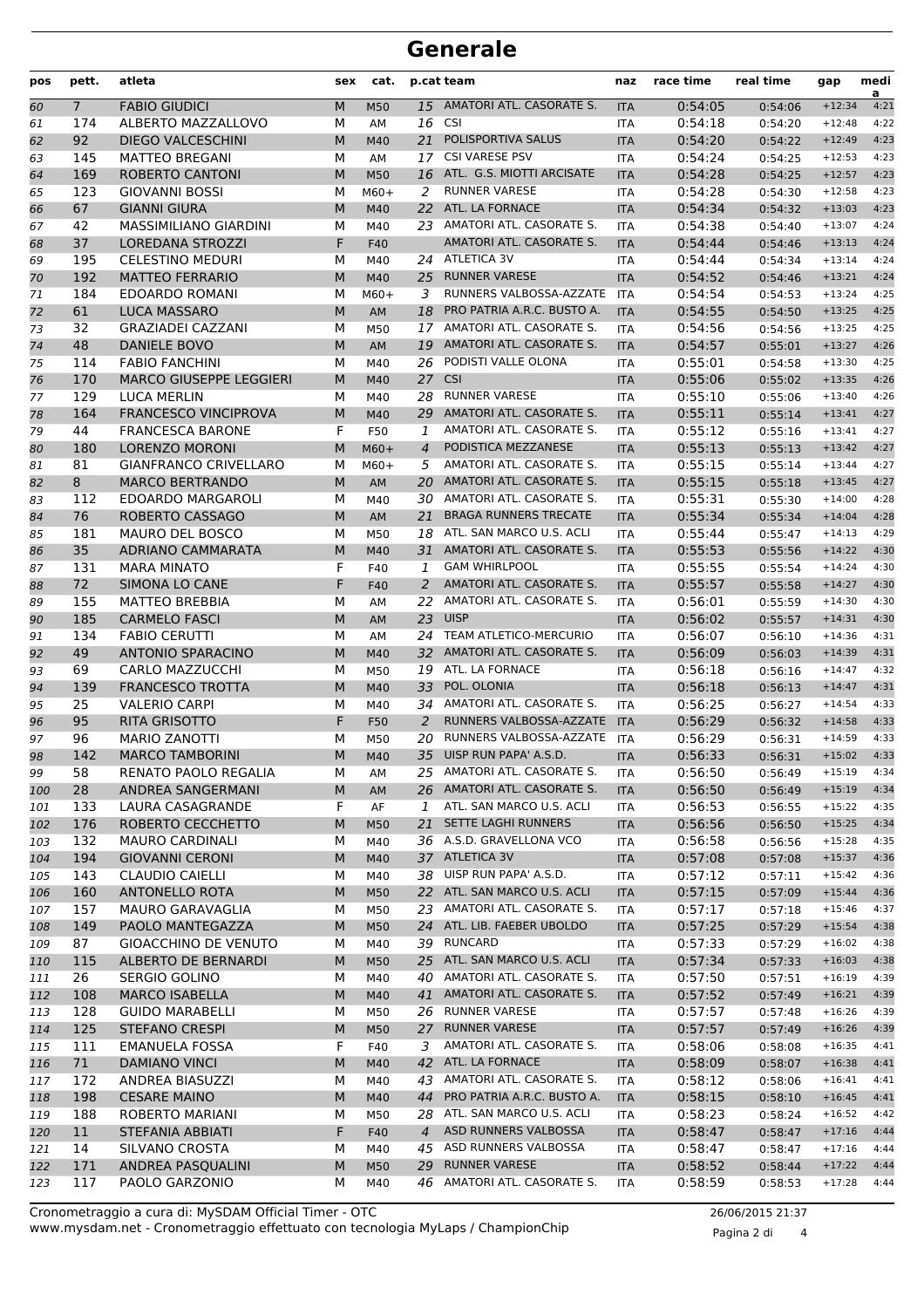### **Generale**

| pos | pett. | atleta                       | sex | cat.   |              | p.cat team                   | naz        | race time | real time | gap      | medi<br>a |
|-----|-------|------------------------------|-----|--------|--------------|------------------------------|------------|-----------|-----------|----------|-----------|
| 124 | 13    | <b>DANILO BERTOLINI</b>      | M   | $M60+$ | 6            | <b>U.POL. GAVIRATE</b>       | <b>ITA</b> | 0:58:59   | 0:59:00   | $+17:28$ | 4:45      |
| 125 | 187   | <b>GIOVANNI CACIA</b>        | М   | M50    |              | 30 ONDAVERDE ATHLETIC TEAM   | <b>ITA</b> | 0:59:04   | 0:58:58   | $+17:33$ | 4:45      |
| 126 | 9     | <b>ANTONIO CARUSO</b>        | M   | M40    | 47           | AMATORI ATL. CASORATE S.     | <b>ITA</b> | 0:59:11   | 0:59:04   | $+17:40$ | 4:45      |
| 127 | 20    | LORENZO VERGA                | М   | M40    | 48           | <b>G.S. VILLA GUARDIA</b>    | ITA        | 0:59:16   | 0:59:13   | $+17:45$ | 4:46      |
| 128 | 60    | LORENZO COLOMBO              | M   | AM     | 27           | <b>RUNCARD</b>               | <b>ITA</b> | 0:59:24   | 0:59:18   | $+17:53$ | 4:46      |
| 129 | 74    | ELIO BARBIERO                | М   | $M60+$ | 7            | AMATORI ATL. CASORATE S.     | <b>ITA</b> | 0:59:36   | 0:59:37   | $+18:05$ | 4:48      |
| 130 | 136   | TIZIANO MESTRINER            | M   | M50    | 31           | <b>U.POL. GAVIRATE</b>       | <b>ITA</b> | 1:00:15   | 1:00:15   | $+18:44$ | 4:51      |
| 131 | 19    | <b>MAURO RIMOLDI</b>         | М   | $M60+$ | 8            | 5 CASCINE CISLAGO            | <b>ITA</b> | 1:00:25   | 1:00:26   | $+18:55$ | 4:52      |
| 132 | 122   | <b>LUIGI ABBIATI</b>         | M   | $M60+$ | 9            | <b>RUNNER VARESE</b>         | <b>ITA</b> | 1:00:26   | 1:00:26   | $+18:55$ | 4:52      |
| 133 | 63    | <b>IVANO BIELLI</b>          | М   | M50    | 32           | AMATORI ATL. CASORATE S.     | <b>ITA</b> | 1:00:26   | 1:00:25   | $+18:55$ | 4:52      |
| 134 | 130   | <b>GIUSEPPE MICALIZZI</b>    | M   | M50    | 33           | <b>RUNNER VARESE</b>         | <b>ITA</b> | 1:00:32   | 1:00:31   | $+19:01$ | 4:52      |
| 135 | 80    | <b>ENNIO VILLA</b>           | М   | $M60+$ | 10           | SETTE LAGHI RUNNERS          | <b>ITA</b> | 1:00:37   | 1:00:33   | $+19:06$ | 4:52      |
| 136 | 54    | RAFFAELLA SQUILLANTE         | F   | F40    | 5            | <b>BRAGA RUNNERS TRECATE</b> | <b>ITA</b> | 1:00:38   | 1:00:36   | $+19:07$ | 4:53      |
| 137 | 62    | ANDREA MOIOLI                | М   | AM     | 28           | <b>RUNCARD</b>               | <b>ITA</b> | 1:00:46   | 1:00:40   | $+19:16$ | 4:53      |
| 138 | 12    | <b>FABRIZIO ALBINI</b>       | М   | M50    | 34           | ATL. GALLARATESE             | <b>ITA</b> | 1:00:58   | 1:00:55   | $+19:27$ | 4:54      |
| 139 | 79    | <b>MARCO LACCHIN</b>         | М   | M40    | 49           | <b>RUNNER VARESE</b>         | <b>ITA</b> | 1:01:02   | 1:00:58   | $+19:31$ | 4:54      |
| 140 | 126   | SALVATORE DE LEO             | M   | M40    | 50           | <b>RUNNER VARESE</b>         | <b>ITA</b> | 1:01:04   | 1:00:59   | $+19:34$ | 4:55      |
|     | 146   | STEFANO CACCIANIGA           | М   | M40    | 51           | <b>RUNCARD</b>               | <b>ITA</b> | 1:01:13   |           | $+19:43$ | 4:55      |
| 141 |       |                              | F   |        | 6            | <b>BRAGA RUNNERS TRECATE</b> |            |           | 1:01:02   | $+20:15$ | 4:58      |
| 142 | 56    | <b>LUCIA VELLATA</b>         |     | F40    |              |                              | <b>ITA</b> | 1:01:46   | 1:01:44   |          |           |
| 143 | 75    | SIMONA BETTIATI              | F   | F40    | 7            | <b>RUNNER VARESE</b>         | <b>ITA</b> | 1:01:51   | 1:01:46   | $+20:21$ | 4:58      |
| 144 | 118   | <b>MARCO QUINTI</b>          | М   | M50    | 35           | <b>RUNNING SARONNO</b>       | <b>ITA</b> | 1:02:27   | 1:02:23   | $+20:57$ | 5:01      |
| 145 | 119   | LUCIA COMOGLIO               | F   | F40    | 8            | <b>RUNNING SARONNO</b>       | <b>ITA</b> | 1:02:34   | 1:02:31   | $+21:04$ | 5:02      |
| 146 | 177   | <b>ANTONELLA FLAUTO</b>      | F   | F40    | 9            | <b>ATLETICA 3V</b>           | <b>ITA</b> | 1:02:40   | 1:02:40   | $+21:09$ | 5:03      |
| 147 | 10    | <b>FABRIZIO CONCONI</b>      | М   | M40    | 52           | AMATORI ATL. CASORATE S.     | <b>ITA</b> | 1:02:43   | 1:02:45   | $+21:12$ | 5:03      |
| 148 | 102   | <b>ELENA SCIALPI</b>         | F   | AF     | 2            | <b>RUNNER VARESE</b>         | <b>ITA</b> | 1:02:48   | 1:02:40   | $+21:18$ | 5:03      |
| 149 | 5     | <b>CARLO ARUANNO</b>         | M   | M40    | 53           | <b>RUNNING SARONNO</b>       | <b>ITA</b> | 1:03:22   | 1:03:18   | $+21:51$ | 5:06      |
| 150 | 21    | <b>FRANCESCA VILLA</b>       | F   | F40    | 10           | A.G. COMENSE S.S.D. A R.L.   | <b>ITA</b> | 1:03:22   | 1:03:19   | $+21:51$ | 5:06      |
| 151 | 200   | <b>MATTEO D'ALESSANDRO</b>   | М   | M40    | 54           | <b>RUNCARD</b>               | ITA        | 1:03:33   | 1:03:22   | $+22:02$ | 5:06      |
| 152 | 110   | <b>GABRIELE PRAMPOLINI</b>   | M   | M40    | 55           | ROAD RUNNERS CLUB MILANO ITA |            | 1:03:41   | 1:03:37   | $+22:10$ | 5:07      |
| 153 | 23    | <b>GIULIANA ZEGNA</b>        | F   | F50    | 3            | ATL. GALLARATESE             | <b>ITA</b> | 1:04:01   | 1:03:58   | $+22:30$ | 5:09      |
| 154 | 144   | <b>CAROLA BAZZICA</b>        | F   | F40    | 11           | AMATORI ATL. CASORATE S.     | <b>ITA</b> | 1:04:05   | 1:03:59   | $+22:35$ | 5:09      |
| 155 | 161   | PATRIZIA BERTUZZO            | F   | F40    | 12           | G.S. LA CECCA                | <b>ITA</b> | 1:04:10   | 1:04:06   | $+22:40$ | 5:10      |
| 156 | 17    | <b>MASSIMILIANO GIUSSANI</b> | М   | M40    | 56           | <b>G.S. MONTESTELLA</b>      | <b>ITA</b> | 1:04:45   | 1:04:43   | $+23:14$ | 5:13      |
| 157 | 15    | PAOLA CARMELA FALCONE        | F   | F50    | 4            | G.S. MONTESTELLA             | <b>ITA</b> | 1:04:45   | 1:04:43   | $+23:14$ | 5:13      |
| 158 | 57    | <b>DIMITRI ANDREOLI</b>      | M   | M40    | 57           | AMATORI ATL. CASORATE S.     | <b>ITA</b> | 1:05:00   | 1:05:00   | $+23:30$ | 5:14      |
| 159 | 116   | <b>DAVIDE MAZZUCCATO</b>     | М   | M50    |              | 36 AMATORI ATL. CASORATE S.  | <b>ITA</b> | 1:05:01   | 1:05:00   | $+23:31$ | 5:14      |
| 160 | 77    | <b>EMANUELA POLINELLI</b>    | F   | F50    | 5            | ATL. G.S. MIOTTI ARCISATE    | <b>ITA</b> | 1:05:13   | 1:05:03   | $+23:43$ | 5:14      |
| 161 | 98    | ROBERTO VISIGALLI            | М   | M50    | 37           | <b>RUNCARD</b>               | <b>ITA</b> | 1:05:28   | 1:05:24   | $+23:57$ | 5:16      |
| 162 | 175   | <b>MASSIMO NARDI</b>         | M   | AM     | 29           | CSI                          | <b>ITA</b> | 1:05:29   | 1:05:30   | $+23:58$ | 5:16      |
| 163 | 73    | <b>LORENA MABONI</b>         | F   | F50    | 6            | AMATORI ATL. CASORATE S.     | ITA        | 1:05:29   | 1:05:22   | $+23:59$ | 5:16      |
| 164 | 121   | ROSINA CALIARO               | F   | F50    | 7            | <b>RUNNER VARESE</b>         | <b>ITA</b> | 1:05:43   | 1:05:35   | $+24:12$ | 5:17      |
| 165 | 24    | <b>STEFANO MONTI</b>         | М   | M40    | 58           | AMATORI ATL. CASORATE S.     | ITA        | 1:05:46   | 1:05:45   | $+24:15$ | 5:18      |
| 166 | 83    | LORELLA BOSCOLO              | F   | F50    | 8            | <b>RUNNER VARESE</b>         | <b>ITA</b> | 1:06:06   | 1:06:07   | $+24:35$ | 5:19      |
| 167 | 82    | ALESSANDRO MASTRI            | М   | M40    |              | 59 CARDATLETICA              | <b>ITA</b> | 1:06:15   | 1:06:13   | $+24:44$ | 5:20      |
| 168 | 140   | <b>GIUSEPPE DOMINICI</b>     | M   | M50    | 38           | UISP PODISMO & CAZZEGGIO     | <b>ITA</b> | 1:06:27   | 1:06:24   | $+24:56$ | 5:21      |
| 169 | 59    | <b>VITO POCATERRA</b>        | М   | M50    |              | 39 G.A.M. WHIRLPOOL          | ITA        | 1:06:35   | 1:06:30   | $+25:04$ | 5:21      |
|     | 183   | <b>ALESSANDRA</b>            | F   | AF     | 3            | NOVARA CHE CORRE             | <b>ITA</b> | 1:06:39   |           | $+25:08$ | 5:22      |
| 170 |       | PACCAGNELLA                  |     |        |              |                              |            |           | 1:06:35   |          |           |
| 171 | 103   | <b>MATTEO RONCHI</b>         | М   | M40    | 60           | <b>RUNCARD</b>               | ITA        | 1:06:43   | 1:06:32   | $+25:12$ | 5:21      |
| 172 | 104   | ORESTE MASSARO               | M   | M50    | 40           | <b>RUNNER VARESE</b>         | <b>ITA</b> | 1:06:47   | 1:06:42   | $+25:16$ | 5:22      |
| 173 | 70    | ROBERTO SAGGIN               | М   | M40    | 61           | ATL. LA FORNACE              | ITA        | 1:07:01   | 1:06:58   | $+25:30$ | 5:24      |
| 174 | 168   | ROSALIA CAMMARATA            | F   | F40    |              | 13 AMATORI ATL. CASORATE S.  | <b>ITA</b> | 1:07:08   | 1:07:01   | $+25:37$ | 5:24      |
| 175 | 31    | MICHELA GRECO                | F   | AF     | 4            | AMATORI ATL. CASORATE S.     | ITA        | 1:07:13   | 1:07:14   | $+25:43$ | 5:25      |
| 176 | 55    | ROBERTA STABILE              | F   | F40    | 14           | <b>BRAGA RUNNERS TRECATE</b> | <b>ITA</b> | 1:07:19   | 1:07:16   | $+25:49$ | 5:25      |
| 177 | 101   | LILIANA CIMINO               | F   | F50    | 9            | PODISTICA MEZZANESE          | ITA        | 1:07:50   | 1:07:47   | $+26:19$ | 5:27      |
| 178 | 40    | <b>COSTANTINO MANDATELLI</b> | M   | M50    | 41           | AMATORI ATL. CASORATE S.     | <b>ITA</b> | 1:08:30   | 1:08:24   | $+26:59$ | 5:30      |
|     |       |                              |     |        |              |                              |            |           |           |          |           |
| 179 | 78    | <b>GIUSEPPE RAMUNDO</b>      | М   | M50    |              | 42 CARDATLETICA              | ITA        | 1:09:01   | 1:08:54   | $+27:30$ | 5:33      |
| 180 | 97    | <b>MARY TARTARI</b>          | F   | $F60+$ | $\mathbf{1}$ | RUNNERS VALBOSSA-AZZATE      | <b>ITA</b> | 1:09:45   | 1:09:46   | $+28:14$ | 5:37      |
| 181 | 30    | ALBERTO ZOCCARATO            | М   | $M60+$ |              | 11 AMATORI ATL. CASORATE S.  | ITA        | 1:10:33   | 1:10:32   | $+29:03$ | 5:41      |
| 182 | 193   | <b>LUCA GIULIANI</b>         | M   | M40    |              | 62 ASD ATLETICA ABRUZZO      | <b>ITA</b> | 1:11:15   | 1:10:59   | $+29:44$ | 5:43      |
| 183 | 163   | <b>GIUSEPPE CAMMARATA</b>    | М   | M40    |              | 63 AMATORI ATL. CASORATE S.  | ITA        | 1:12:23   | 1:12:16   | $+30:53$ | 5:49      |
| 184 | 88    | <b>ANTONIO MARCELLO</b>      | M   | M50    | 43           | P&C PODISMOECAZZEGGIO        | <b>ITA</b> | 1:13:14   | 1:13:07   | $+31:43$ | 5:53      |
| 185 | 147   | ADAMO PIRALI                 | М   | $M60+$ | 12           | P&C PODISMOECAZZEGGIO        | ITA        | 1:13:46   | 1:13:39   | $+32:16$ | 5:56      |
| 186 | 34    | <b>SARA COVA</b>             | F   | F40    |              | 15 AMATORI ATL. CASORATE S.  | <b>ITA</b> | 1:14:12   | 1:14:13   | $+32:41$ | 5:59      |

Pagina 3 di 4